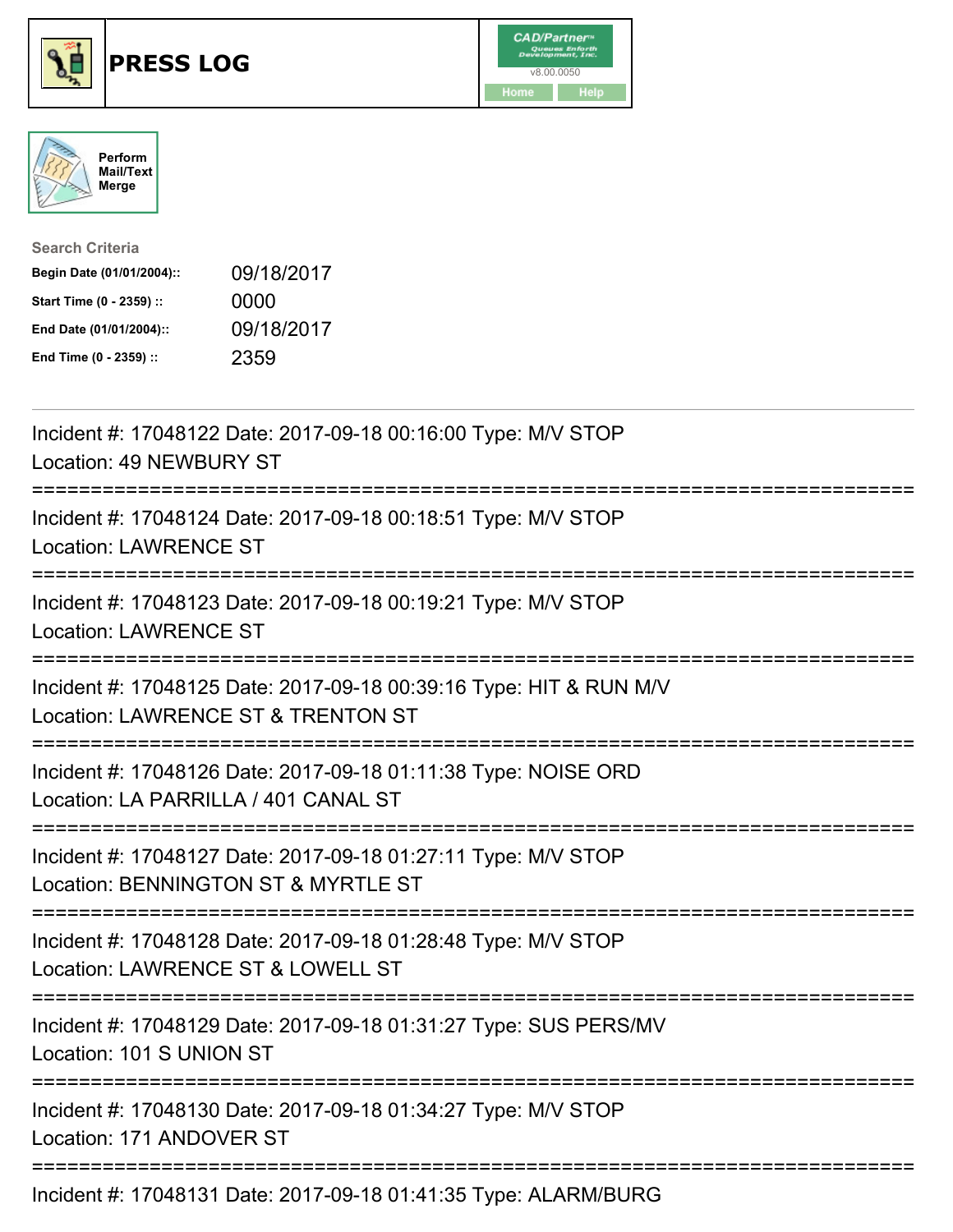| Location: SOLETRIA RENEWABLES / 250 MERRIMACK ST<br>================================                                             |
|----------------------------------------------------------------------------------------------------------------------------------|
| Incident #: 17048132 Date: 2017-09-18 01:41:58 Type: DOMESTIC/PAST<br>Location: 43 MAY ST #REAR FL 1<br>:======================= |
| Incident #: 17048133 Date: 2017-09-18 01:43:48 Type: DOMESTIC/PROG<br>Location: JACKSON LUMBER CO. / 215 MARKET ST               |
| Incident #: 17048134 Date: 2017-09-18 01:56:13 Type: MAN DOWN<br>Location: 141 AMESBURY ST                                       |
| Incident #: 17048135 Date: 2017-09-18 02:12:33 Type: M/V STOP<br>Location: MERRIMACK ST & PARKER ST                              |
| Incident #: 17048137 Date: 2017-09-18 02:19:26 Type: MAL DAMAGE<br>Location: 189 SARATOGA ST FL 2                                |
| Incident #: 17048136 Date: 2017-09-18 02:20:02 Type: DISTURBANCE<br>Location: 50 BROADWAY                                        |
| Incident #: 17048138 Date: 2017-09-18 02:42:15 Type: SHOPLIFTING<br>Location: LA PARILLA / 2 AMESBURY ST                         |
| Incident #: 17048139 Date: 2017-09-18 02:43:33 Type: ALARM/BURG<br>Location: SOLECTRIA RENEWABLES / 250 MERRIMACK ST             |
| Incident #: 17048140 Date: 2017-09-18 02:47:14 Type: ASSIST FIRE<br>Location: 210 MERRIMACK ST                                   |
| Incident #: 17048141 Date: 2017-09-18 03:13:48 Type: M/V STOP<br>Location: FOSTER ST & MARKET ST                                 |
| Incident #: 17048142 Date: 2017-09-18 03:14:03 Type: MEDIC SUPPORT<br>Location: 45 SWAN ST FL 1                                  |
| Incident #: 17048143 Date: 2017-09-18 03:37:30 Type: SUS PERS/MV<br>Location: GUTY MARKET / 351 BROADWAY                         |
| Incident #: 17048144 Date: 2017-09-18 04:13:08 Type: M/V STOP<br>Location: SEVEN ELEVEN / 370 BROADWAY                           |
| Incident #: 17048145 Date: 2017-09-18 04:58:21 Type: TRESPASSING                                                                 |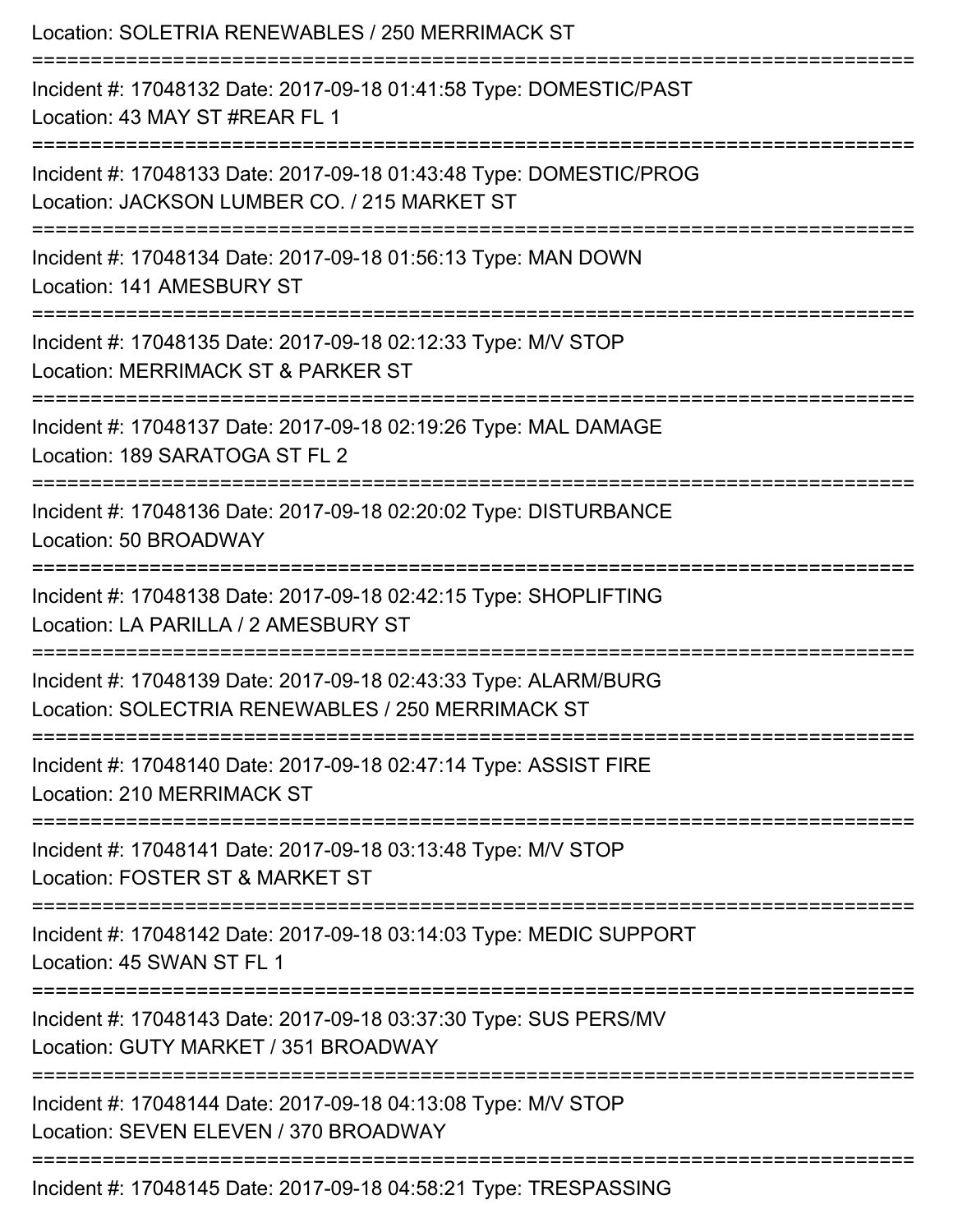| Incident #: 17048146 Date: 2017-09-18 05:45:20 Type: MAN DOWN<br>Location: 196 WATER ST                |
|--------------------------------------------------------------------------------------------------------|
| Incident #: 17048147 Date: 2017-09-18 05:47:56 Type: DOMESTIC/PROG<br>Location: 75 BROOKFIELD ST FL 2  |
| Incident #: 17048148 Date: 2017-09-18 06:52:04 Type: ANIMAL COMPL<br>Location: JAMAICA ST & S UNION ST |
| Incident #: 17048149 Date: 2017-09-18 06:57:51 Type: LARCENY/MV/PAST<br>Location: 29 ORCHARD ST        |
| Incident #: 17048150 Date: 2017-09-18 07:21:05 Type: PARK & WALK<br>Location: 0 BROADWAY               |
| Incident #: 17048151 Date: 2017-09-18 07:24:40 Type: M/V STOP<br>Location: BROADWAY & WATER ST         |
| Incident #: 17048152 Date: 2017-09-18 07:27:59 Type: M/V STOP<br>Location: ANDOVER ST & S BROADWAY     |
| Incident #: 17048153 Date: 2017-09-18 07:28:53 Type: M/V STOP<br>Location: BURGER KING / 187 BROADWAY  |
| Incident #: 17048154 Date: 2017-09-18 07:33:07 Type: M/V STOP<br>Location: 205 BROADWAY                |
| Incident #: 17048155 Date: 2017-09-18 07:37:07 Type: M/V STOP<br>Location: BROADWAY & HAVERHILL ST     |
| Incident #: 17048156 Date: 2017-09-18 07:40:48 Type: M/V STOP<br>Location: 345 HAVERHILL ST            |
| Incident #: 17048157 Date: 2017-09-18 07:45:04 Type: M/V STOP<br>Location: 275 JACKSON ST              |
| Incident #: 17048158 Date: 2017-09-18 07:47:32 Type: M/V STOP<br>Location: 50 BROADWAY                 |
| Incident #: 17048159 Date: 2017-09-18 07:49:02 Type: M/V STOP                                          |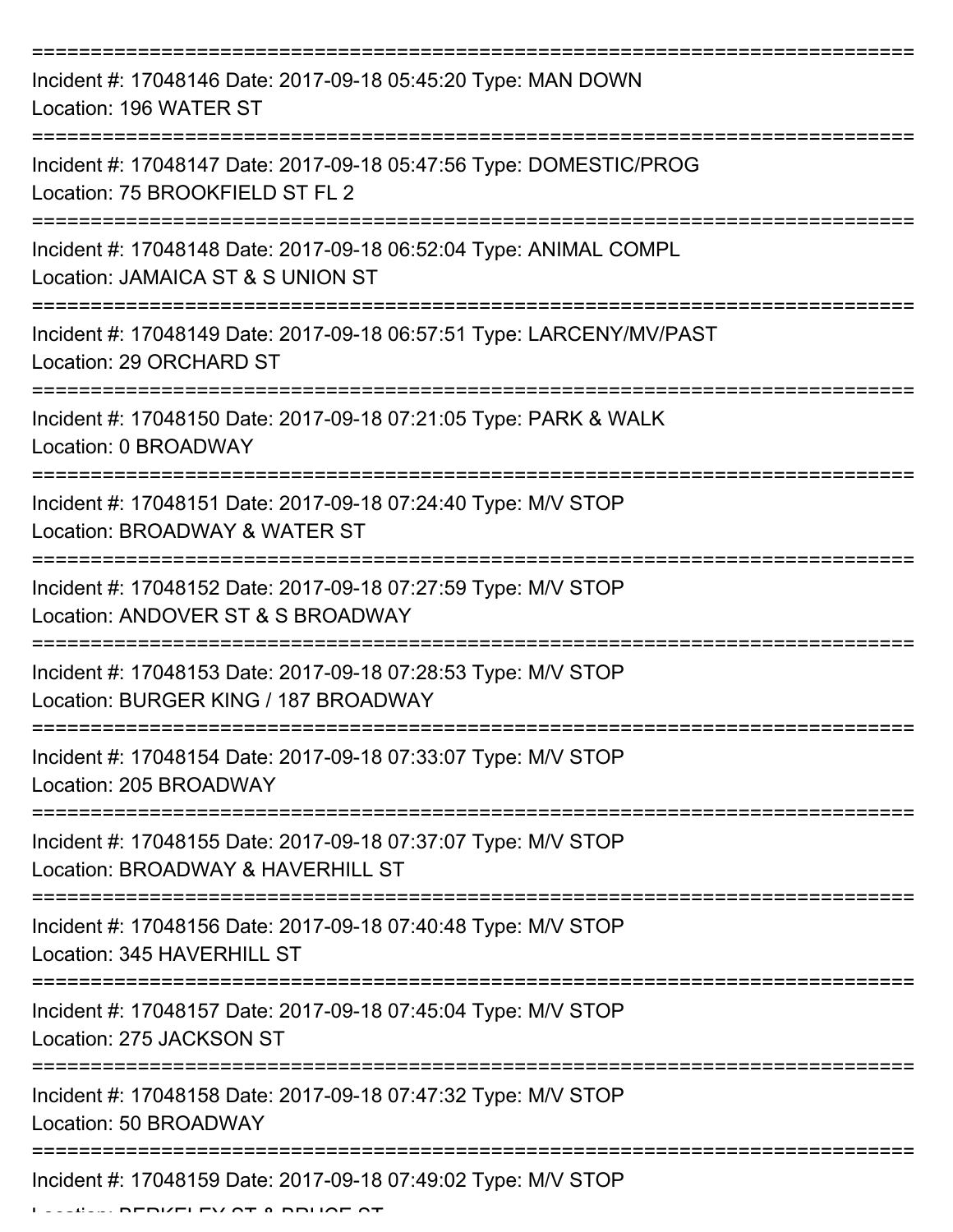| Incident #: 17048160 Date: 2017-09-18 07:55:06 Type: M/V STOP<br>Location: BRADFORD ST & BROADWAY         |
|-----------------------------------------------------------------------------------------------------------|
| Incident #: 17048161 Date: 2017-09-18 08:31:35 Type: MAL DAMAGE<br>Location: 104 JACKSON ST               |
| Incident #: 17048162 Date: 2017-09-18 08:52:49 Type: WOMAN DOWN<br><b>Location: 51 LAWRENCE ST</b>        |
| Incident #: 17048163 Date: 2017-09-18 08:58:29 Type: TEST QED<br>Location: 125 LAWRENCE                   |
| Incident #: 17048164 Date: 2017-09-18 09:14:12 Type: FRAUD<br>Location: 12 KINGSTON ST                    |
| Incident #: 17048165 Date: 2017-09-18 09:17:31 Type: MAL DAMAGE<br>Location: N CANAL ST                   |
| Incident #: 17048166 Date: 2017-09-18 09:19:55 Type: MAL DAMAGE<br>Location: 2 CAMELLA TEOLI WY           |
| Incident #: 17048167 Date: 2017-09-18 09:24:36 Type: INVEST CONT<br>Location: FROST SCHOOL / 33 HAMLET ST |
| Incident #: 17048170 Date: 2017-09-18 09:32:13 Type: FRAUD<br>Location: 28 FARLEY ST                      |
| Incident #: 17048168 Date: 2017-09-18 09:32:58 Type: ANIMAL COMPL<br>Location: 62 E HAVERHILL ST          |
| Incident #: 17048169 Date: 2017-09-18 09:34:20 Type: TRESPASSING<br>Location: 129 SPRINGFIELD ST          |
| Incident #: 17048171 Date: 2017-09-18 09:40:36 Type: LIC PLATE STO<br>Location: 224 WINTHROP AV           |
| Incident #: 17048172 Date: 2017-09-18 09:52:00 Type: MEDIC SUPPORT<br>Location: 10 MARTHA LN              |
| Incident #: 17048173 Date: 2017-09-18 09:55:28 Type: CK WELL BEING                                        |
| I occion: I AM/DENICE DHDLIC HIDDADV / E1 I AM/DENICE CT                                                  |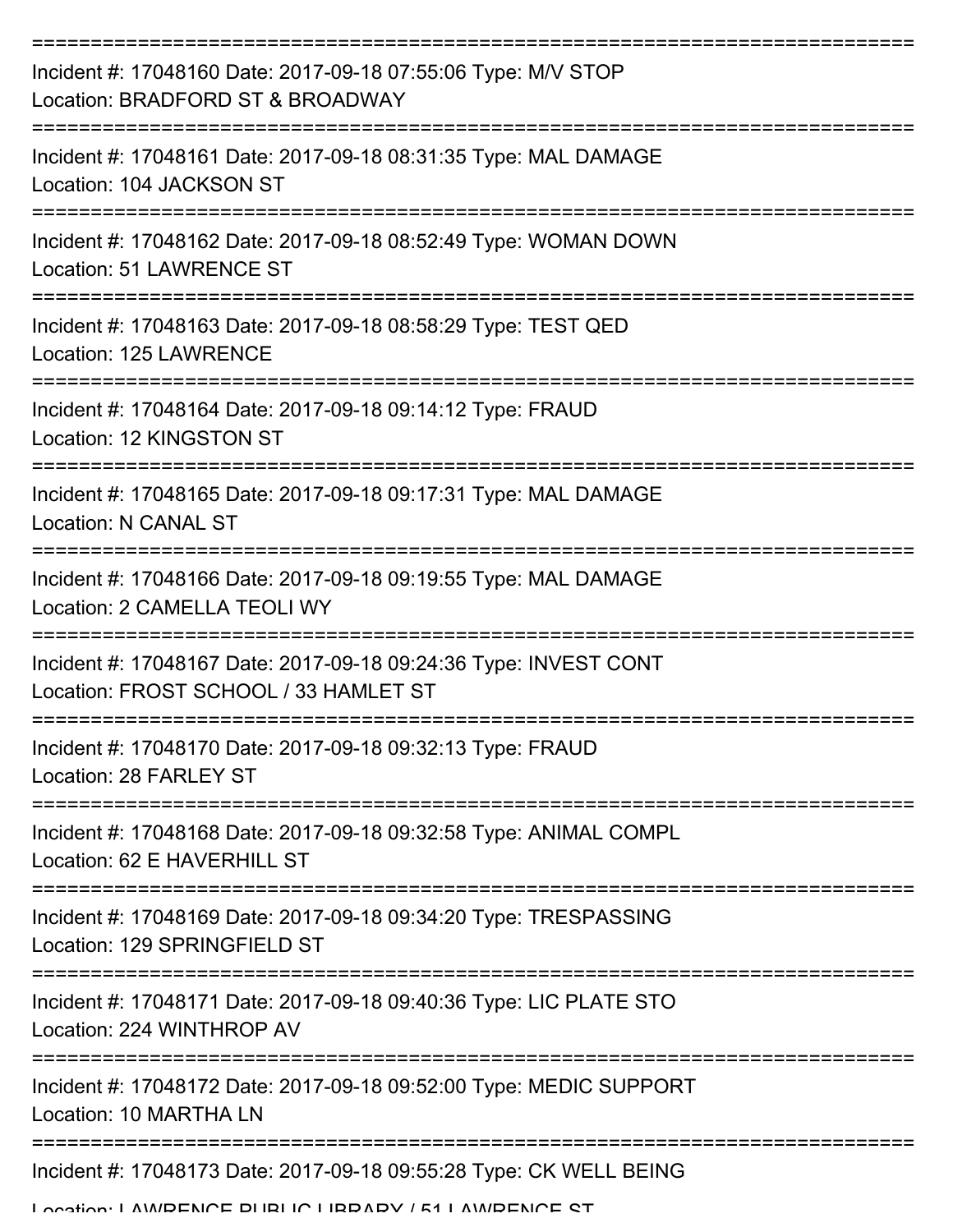| Incident #: 17048174 Date: 2017-09-18 09:58:52 Type: INVEST CONT<br>Location: 14 BEACON ST                          |
|---------------------------------------------------------------------------------------------------------------------|
| Incident #: 17048175 Date: 2017-09-18 09:58:59 Type: SEX OFFENDER<br>Location: 518 HAVERHILL ST<br>;=============== |
| Incident #: 17048177 Date: 2017-09-18 10:02:46 Type: AUTO ACC/NO PI<br>Location: 2 APPLETON ST                      |
| Incident #: 17048178 Date: 2017-09-18 10:05:57 Type: CK WELL BEING<br>Location: 20 KNOX ST #27                      |
| Incident #: 17048179 Date: 2017-09-18 10:06:12 Type: KEEP PEACE<br>Location: 18 BEACON ST #30                       |
| Incident #: 17048180 Date: 2017-09-18 10:19:32 Type: DISTURBANCE<br>Location: 59 TREMONT ST #2                      |
| Incident #: 17048181 Date: 2017-09-18 10:37:26 Type: MEDIC SUPPORT<br>Location: 90 LOWELL ST                        |
| Incident #: 17048182 Date: 2017-09-18 10:40:16 Type: PARK & WALK<br>Location: BRADFORD ST & BROADWAY                |
| Incident #: 17048183 Date: 2017-09-18 10:45:04 Type: SUS PERS/MV<br>Location: 65 MANCHESTER ST                      |
| Incident #: 17048184 Date: 2017-09-18 10:51:22 Type: M/V STOP<br>Location: BROADWAY & FLORENCE ST                   |
| Incident #: 17048185 Date: 2017-09-18 10:58:34 Type: PARK & WALK<br>Location: BRADFORD ST & BROADWAY                |
| Incident #: 17048186 Date: 2017-09-18 10:59:22 Type: PARK & WALK<br>Location: S UNION ST & SALEM ST                 |
| Incident #: 17048188 Date: 2017-09-18 11:19:18 Type: LOST PROPERTY<br>Location: 7 MAURICE AV FL 2                   |
| Incident #: 17048187 Date: 2017-09-18 11:19:57 Type: SEIZED PROP                                                    |

Location: LAWRENCE HIGH SCHOOL / 70 N PARISH RD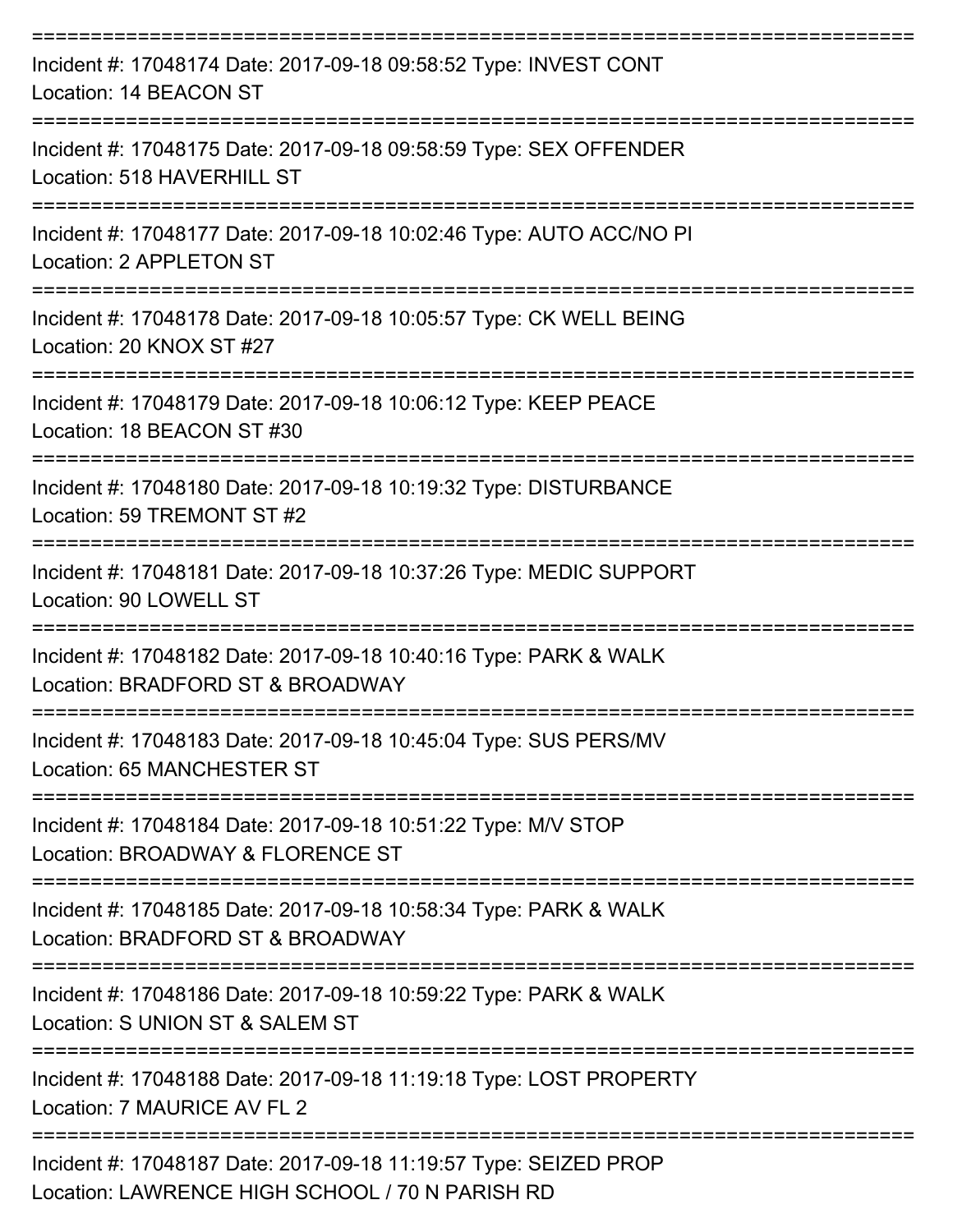Incident #: 17048189 Date: 2017-09-18 11:21:24 Type: A&B PAST Location: ELM ST & JACKSON ST =========================================================================== Incident #: 17048190 Date: 2017-09-18 11:29:28 Type: M/V STOP Location: ARREST/TOW / HAVERHILL ST & WEST ST =========================================================================== Incident #: 17048191 Date: 2017-09-18 11:31:52 Type: SEIZED PROP Location: LAWRENCE HIGH SCHOOL / 70 N PARISH RD =========================================================================== Incident #: 17048192 Date: 2017-09-18 12:00:04 Type: MEDIC SUPPORT Location: 4 UNION ST #APT509 =========================================================================== Incident #: 17048193 Date: 2017-09-18 12:34:38 Type: INVEST CONT Location: 275 BROADWAY =========================================================================== Incident #: 17048194 Date: 2017-09-18 12:37:12 Type: DRUG OVERDOSE Location: 283 BROADWAY =========================================================================== Incident #: 17048195 Date: 2017-09-18 12:40:41 Type: INVEST CONT Location: 198 ESSEX ST =========================================================================== Incident #: 17048196 Date: 2017-09-18 12:45:49 Type: ROBBERY UNARM Location: ERVING AV & LAWRENCE ST =========================================================================== Incident #: 17048197 Date: 2017-09-18 12:52:50 Type: INVEST CONT Location: 373 BROADWAY =========================================================================== Incident #: 17048198 Date: 2017-09-18 13:12:17 Type: MAN DOWN Location: MCDONALDS / 50 BROADWAY =========================================================================== Incident #: 17048199 Date: 2017-09-18 13:40:55 Type: M/V STOP Location: FALMOUTH ST & S UNION ST =========================================================================== Incident #: 17048200 Date: 2017-09-18 13:42:01 Type: UNWANTEDGUEST Location: 360 BROADWAY =========================================================================== Incident #: 17048201 Date: 2017-09-18 13:44:23 Type: GUN CALL Location: BROADWAY & HAVERHILL ST =========================================================================== Incident #: 17048202 Date: 2017-09-18 14:03:52 Type: AUTO ACC/NO PI Location: ANDOVER ST & S BROADWAY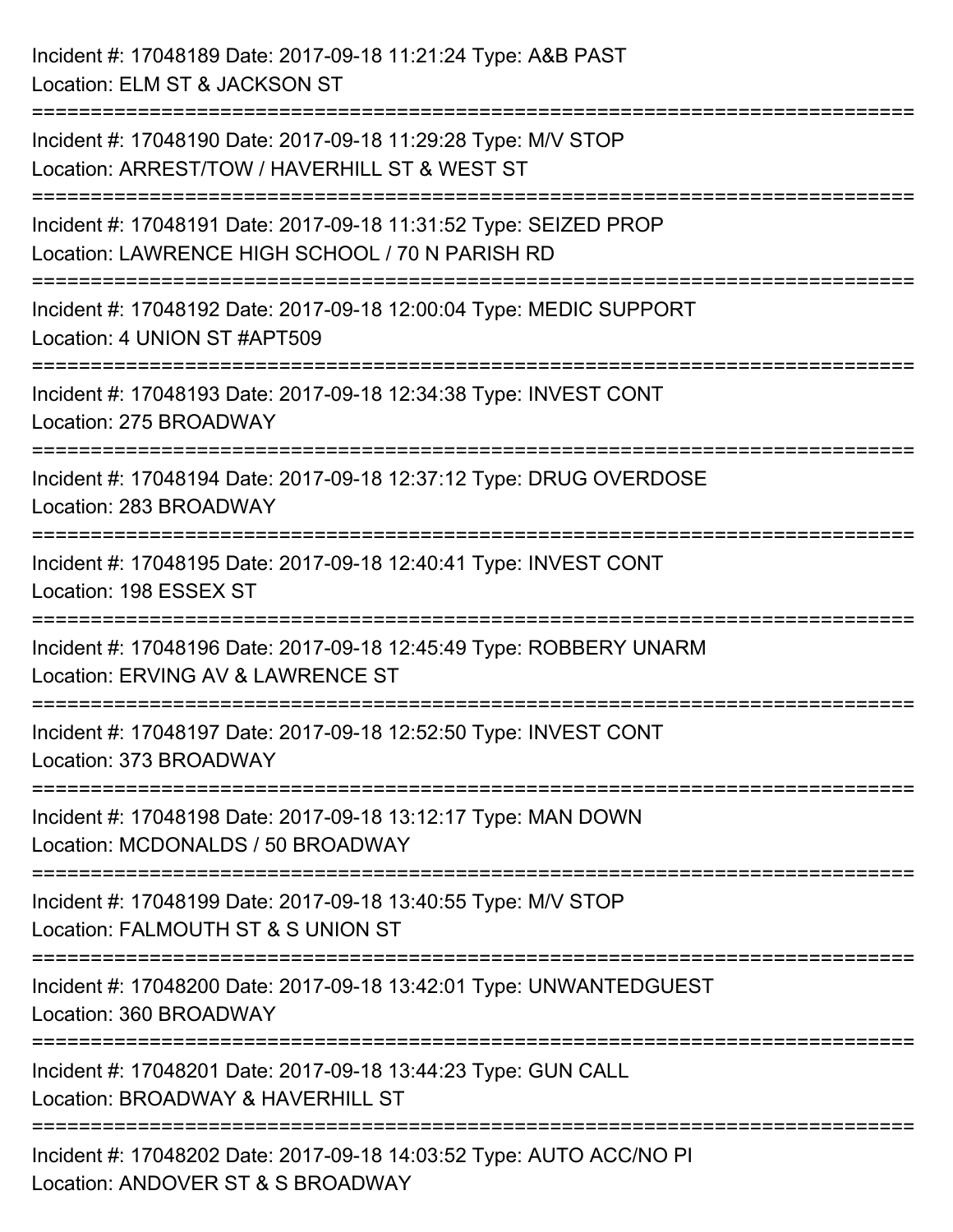| Incident #: 17048203 Date: 2017-09-18 14:38:32 Type: LARCENY/PAST<br>Location: 2 AMESBURY ST                                  |
|-------------------------------------------------------------------------------------------------------------------------------|
| Incident #: 17048206 Date: 2017-09-18 15:06:09 Type: TRESPASSING<br>Location: 90 LOWELL ST                                    |
| Incident #: 17048204 Date: 2017-09-18 15:15:27 Type: M/V STOP<br>Location: BROADWAY & CONCORD ST                              |
| Incident #: 17048205 Date: 2017-09-18 15:16:32 Type: MEDIC SUPPORT<br>Location: 109 FERRY ST                                  |
| Incident #: 17048207 Date: 2017-09-18 15:26:00 Type: M/V STOP<br>Location: FRANKLIN ST & LOWELL ST                            |
| Incident #: 17048208 Date: 2017-09-18 15:26:42 Type: SUS PERS/MV<br>Location: 359 HAVERHILL ST                                |
| Incident #: 17048210 Date: 2017-09-18 15:32:40 Type: E911 HANGUP<br>Location: COLON RESD / 44 OSGOOD ST<br>================== |
| Incident #: 17048209 Date: 2017-09-18 15:33:05 Type: M/V STOP<br>Location: S BROADWAY & SALEM ST                              |
| Incident #: 17048211 Date: 2017-09-18 15:37:34 Type: B&E/PAST<br>Location: 49 AUBURN ST #B                                    |
| Incident #: 17048212 Date: 2017-09-18 15:46:05 Type: M/V STOP<br>Location: MERRIMACK ST & S BROADWAY                          |
| Incident #: 17048213 Date: 2017-09-18 15:47:26 Type: TOW OF M/V<br>Location: COMMONWEALTH MOTOR CHEVY / 1 COMMONWEALTH DR     |
| Incident #: 17048216 Date: 2017-09-18 15:50:23 Type: GENERAL SERV<br>Location: 835 ESSEX ST                                   |
| Incident #: 17048214 Date: 2017-09-18 15:52:03 Type: UNKNOWN PROB<br>Location: 383 HAVERHILL ST                               |
| Incident #: 17048215 Date: 2017-09-18 15:52:28 Type: SUS PERS/MV<br><b>Location: MARION AV</b>                                |

===========================================================================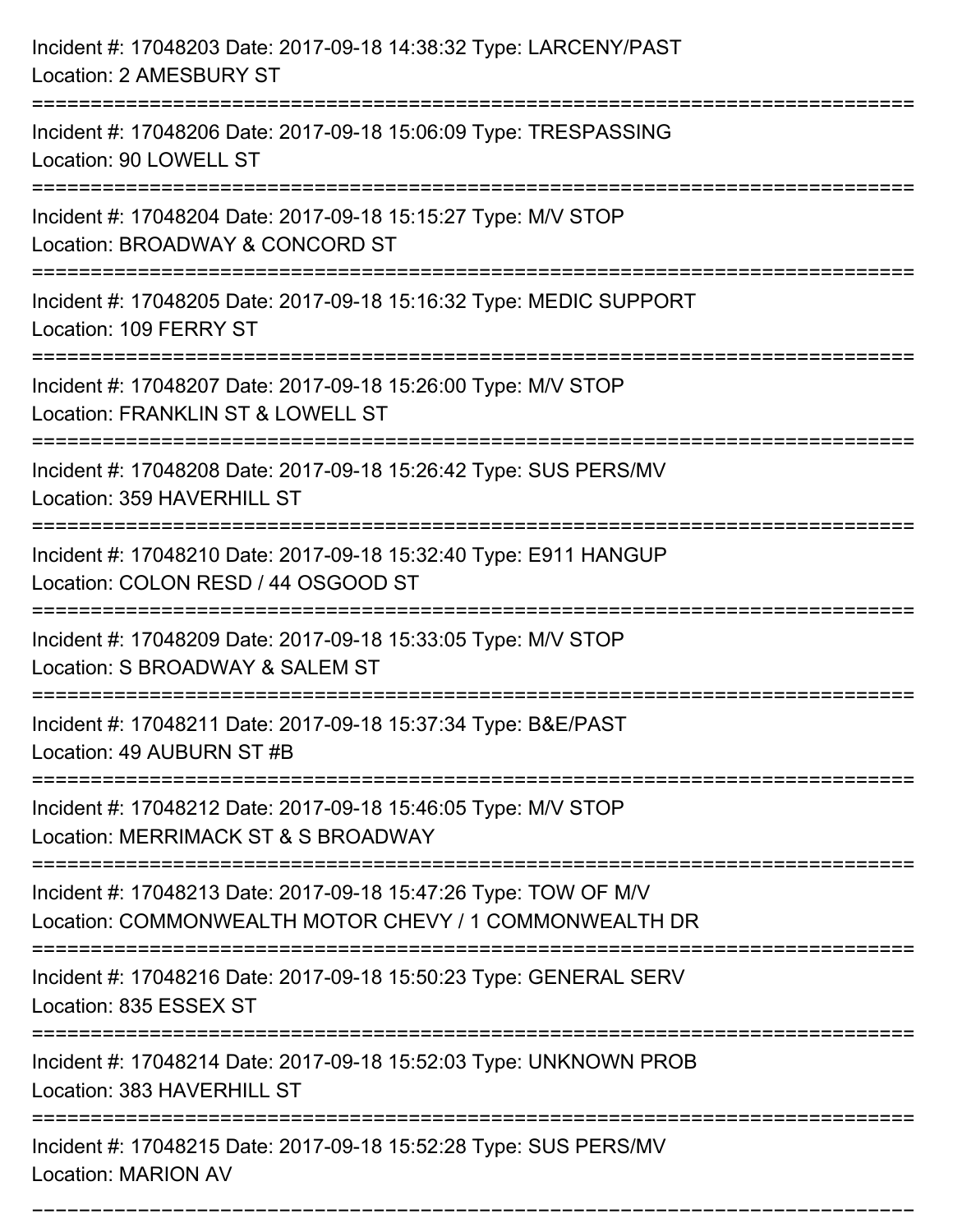| Incident #: 17048218 Date: 2017-09-18 16:05:06 Type: KEEP PEACE<br>Location: 70 TENNEY ST FL 2<br>Incident #: 17048219 Date: 2017-09-18 16:09:17 Type: M/V STOP<br>Location: 374 S UNION ST<br>Incident #: 17048220 Date: 2017-09-18 16:13:34 Type: WARRANT SERVE<br>Location: 90 LOWELL ST<br>Incident #: 17048221 Date: 2017-09-18 16:23:47 Type: MAL DAMAGE<br>Location: 134 MARGIN ST<br>Incident #: 17048222 Date: 2017-09-18 16:25:40 Type: TOW/REPOSSED<br>Location: 24 SUMMER ST<br>Incident #: 17048224 Date: 2017-09-18 16:38:29 Type: DISABLED MV<br>Location: BROADWAY & MANCHESTER ST<br>Incident #: 17048223 Date: 2017-09-18 16:40:06 Type: M/V STOP<br>Location: BROADWAY & ESSEX ST<br>Incident #: 17048225 Date: 2017-09-18 16:42:40 Type: M/V STOP<br>Location: BROADWAY & CANAL ST<br>Incident #: 17048226 Date: 2017-09-18 16:43:16 Type: M/V STOP<br>Location: AMESBURY ST & HAVERHILL ST<br>Incident #: 17048227 Date: 2017-09-18 16:48:42 Type: MEDIC SUPPORT<br>Location: 31 CHELMSFORD ST<br>Incident #: 17048228 Date: 2017-09-18 16:52:18 Type: ALARM/BURG<br>Location: 29 GRAFTON ST<br>--------------------<br>Incident #: 17048229 Date: 2017-09-18 16:58:59 Type: A&B PAST<br>Location: BURGER KING / 187 BROADWAY<br>Incident #: 17048231 Date: 2017-09-18 17:02:44 Type: HARASSMENT<br>Location: 42 KENDALL ST #1 | Incident #: 17048217 Date: 2017-09-18 15:56:56 Type: AUTO ACC/NO PI<br>Location: BROADWAY LIQUORS / 434 BROADWAY |
|-----------------------------------------------------------------------------------------------------------------------------------------------------------------------------------------------------------------------------------------------------------------------------------------------------------------------------------------------------------------------------------------------------------------------------------------------------------------------------------------------------------------------------------------------------------------------------------------------------------------------------------------------------------------------------------------------------------------------------------------------------------------------------------------------------------------------------------------------------------------------------------------------------------------------------------------------------------------------------------------------------------------------------------------------------------------------------------------------------------------------------------------------------------------------------------------------------------------------------------------------------------------------------------------------------------------------------------------------------|------------------------------------------------------------------------------------------------------------------|
|                                                                                                                                                                                                                                                                                                                                                                                                                                                                                                                                                                                                                                                                                                                                                                                                                                                                                                                                                                                                                                                                                                                                                                                                                                                                                                                                                     |                                                                                                                  |
|                                                                                                                                                                                                                                                                                                                                                                                                                                                                                                                                                                                                                                                                                                                                                                                                                                                                                                                                                                                                                                                                                                                                                                                                                                                                                                                                                     |                                                                                                                  |
|                                                                                                                                                                                                                                                                                                                                                                                                                                                                                                                                                                                                                                                                                                                                                                                                                                                                                                                                                                                                                                                                                                                                                                                                                                                                                                                                                     |                                                                                                                  |
|                                                                                                                                                                                                                                                                                                                                                                                                                                                                                                                                                                                                                                                                                                                                                                                                                                                                                                                                                                                                                                                                                                                                                                                                                                                                                                                                                     |                                                                                                                  |
|                                                                                                                                                                                                                                                                                                                                                                                                                                                                                                                                                                                                                                                                                                                                                                                                                                                                                                                                                                                                                                                                                                                                                                                                                                                                                                                                                     |                                                                                                                  |
|                                                                                                                                                                                                                                                                                                                                                                                                                                                                                                                                                                                                                                                                                                                                                                                                                                                                                                                                                                                                                                                                                                                                                                                                                                                                                                                                                     |                                                                                                                  |
|                                                                                                                                                                                                                                                                                                                                                                                                                                                                                                                                                                                                                                                                                                                                                                                                                                                                                                                                                                                                                                                                                                                                                                                                                                                                                                                                                     |                                                                                                                  |
|                                                                                                                                                                                                                                                                                                                                                                                                                                                                                                                                                                                                                                                                                                                                                                                                                                                                                                                                                                                                                                                                                                                                                                                                                                                                                                                                                     |                                                                                                                  |
|                                                                                                                                                                                                                                                                                                                                                                                                                                                                                                                                                                                                                                                                                                                                                                                                                                                                                                                                                                                                                                                                                                                                                                                                                                                                                                                                                     |                                                                                                                  |
|                                                                                                                                                                                                                                                                                                                                                                                                                                                                                                                                                                                                                                                                                                                                                                                                                                                                                                                                                                                                                                                                                                                                                                                                                                                                                                                                                     |                                                                                                                  |
|                                                                                                                                                                                                                                                                                                                                                                                                                                                                                                                                                                                                                                                                                                                                                                                                                                                                                                                                                                                                                                                                                                                                                                                                                                                                                                                                                     |                                                                                                                  |
|                                                                                                                                                                                                                                                                                                                                                                                                                                                                                                                                                                                                                                                                                                                                                                                                                                                                                                                                                                                                                                                                                                                                                                                                                                                                                                                                                     |                                                                                                                  |
|                                                                                                                                                                                                                                                                                                                                                                                                                                                                                                                                                                                                                                                                                                                                                                                                                                                                                                                                                                                                                                                                                                                                                                                                                                                                                                                                                     |                                                                                                                  |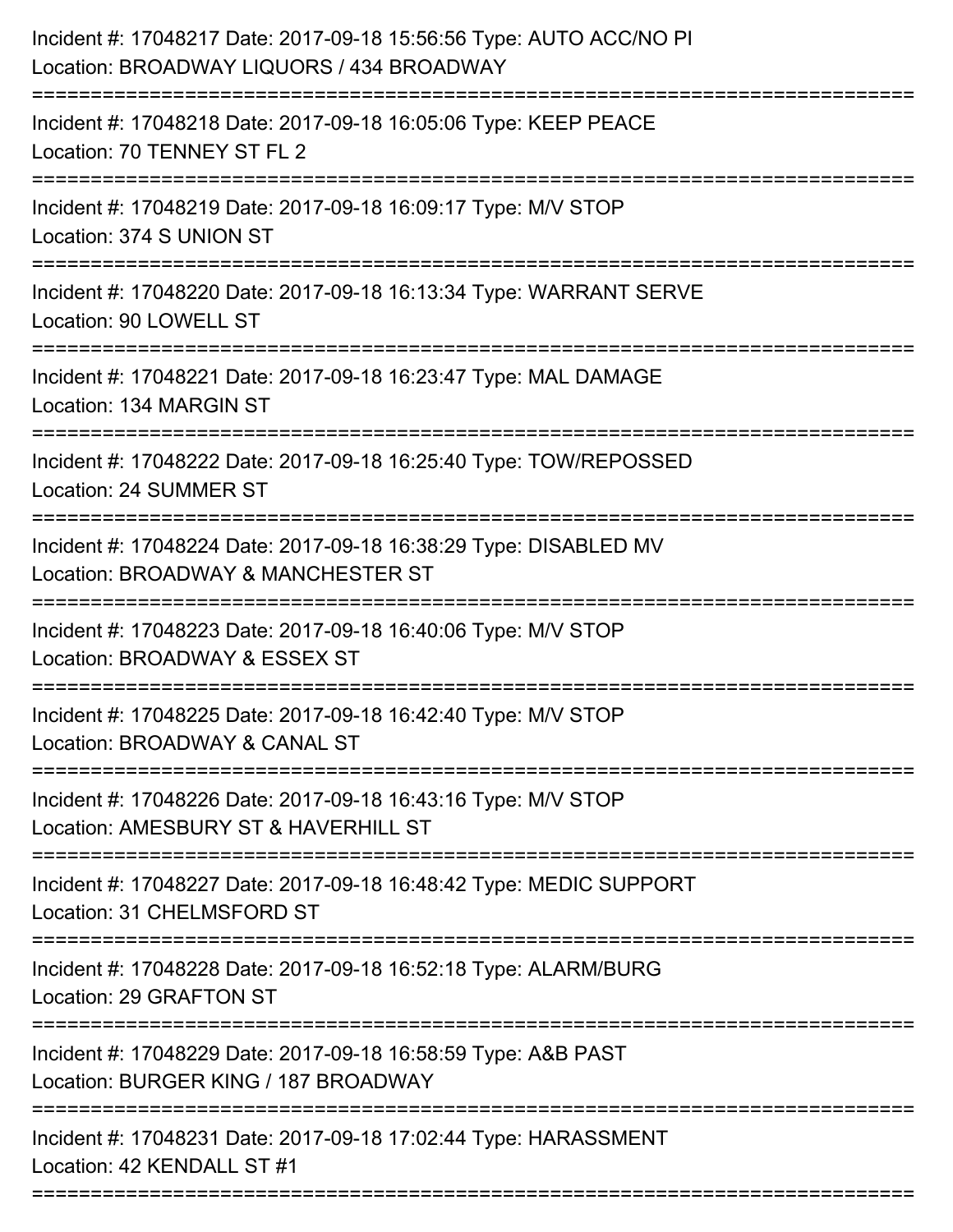Location: 56 E LAUREL ST

| Incident #: 17048232 Date: 2017-09-18 17:07:07 Type: DRUG OVERDOSE<br>Location: COR UNUM MEAL CENTER / 191 SALEM ST |
|---------------------------------------------------------------------------------------------------------------------|
| Incident #: 17048233 Date: 2017-09-18 17:08:57 Type: M/V STOP<br>Location: TOW / 120 BEACON AV                      |
| Incident #: 17048234 Date: 2017-09-18 17:24:56 Type: KIDNAP/PAST<br>Location: WALK IN WALK IN / SMITH ST            |
| Incident #: 17048235 Date: 2017-09-18 17:25:13 Type: GUN CALL<br>Location: ARREST / 95 JACKSON ST                   |
| Incident #: 17048236 Date: 2017-09-18 17:25:58 Type: DOMESTIC/PAST<br>Location: 357 HOWARD ST FL 3                  |
| Incident #: 17048237 Date: 2017-09-18 17:27:46 Type: A&B PAST<br>Location: BURGER KING / 257 BROADWAY FL REAR       |
| Incident #: 17048238 Date: 2017-09-18 17:31:52 Type: MEDIC SUPPORT<br>Location: 81 WEST ST                          |
| Incident #: 17048239 Date: 2017-09-18 17:33:17 Type: MAN DOWN<br>Location: 283 BROADWAY                             |
| Incident #: 17048241 Date: 2017-09-18 17:38:08 Type: LOST PROPERTY<br>Location: WIC OFFICE / 305 ESSEX ST           |
| Incident #: 17048240 Date: 2017-09-18 17:40:04 Type: ALARM/BURG<br>Location: 283 LOWELL ST                          |
| Incident #: 17048242 Date: 2017-09-18 18:15:52 Type: DISTURBANCE<br>Location: 100 EVERETT ST                        |
| Incident #: 17048243 Date: 2017-09-18 18:20:32 Type: B&E/PAST<br>Location: 36 MONMOUTH ST                           |
| Incident #: 17048244 Date: 2017-09-18 18:27:11 Type: NEIGHBOR PROB<br>Location: 497 ANDOVER ST                      |
|                                                                                                                     |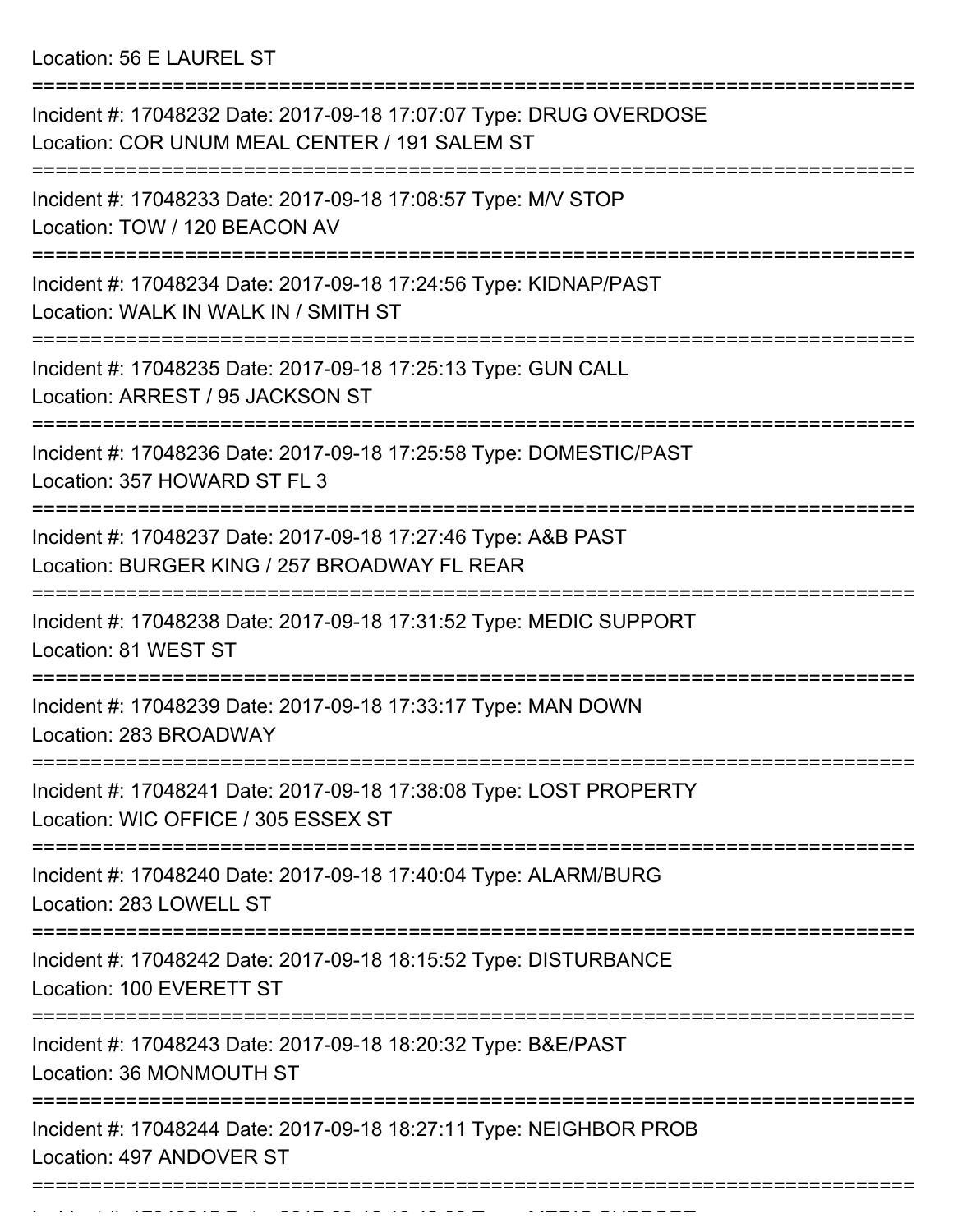Location: CPM / 290 MERRIMACK ST

| Incident #: 17048246 Date: 2017-09-18 18:50:47 Type: HARASSMENT<br>Location: 9 COLEMAN ST           |
|-----------------------------------------------------------------------------------------------------|
| Incident #: 17048247 Date: 2017-09-18 19:30:38 Type: SUS PERS/MV<br>Location: 49 OHIO AV            |
| Incident #: 17048248 Date: 2017-09-18 19:47:24 Type: M/V STOP<br>Location: NEWBURY ST & ORCHARD ST  |
| Incident #: 17048249 Date: 2017-09-18 19:50:53 Type: M/V STOP<br>Location: FALLS BRIDGE / null      |
| Incident #: 17048250 Date: 2017-09-18 20:02:24 Type: M/V STOP<br>Location: FALLS BRIDGE / null      |
| Incident #: 17048251 Date: 2017-09-18 20:21:24 Type: M/V STOP<br>Location: FALLS BRIDGE / null      |
| Incident #: 17048252 Date: 2017-09-18 20:33:26 Type: M/V STOP<br><b>Location: EXETER ST</b>         |
| Incident #: 17048253 Date: 2017-09-18 20:46:22 Type: M/V STOP<br>Location: DRACUT ST & S BROADWAY   |
| Incident #: 17048254 Date: 2017-09-18 21:17:24 Type: FIGHT<br>Location: LAWRENCE ST & MYRTLE ST     |
| Incident #: 17048255 Date: 2017-09-18 21:24:25 Type: DOMESTIC/PROG<br>Location: 113 SPRUCE ST       |
| Incident #: 17048256 Date: 2017-09-18 21:30:57 Type: B&E/PAST<br>Location: 338 SALEM ST             |
| Incident #: 17048257 Date: 2017-09-18 21:44:14 Type: M/V STOP<br>Location: 112 SPRINGFIELD ST       |
| Incident #: 17048258 Date: 2017-09-18 21:48:17 Type: NOTIFICATION<br>Location: 8 BENNINGTON ST FL 2 |
|                                                                                                     |